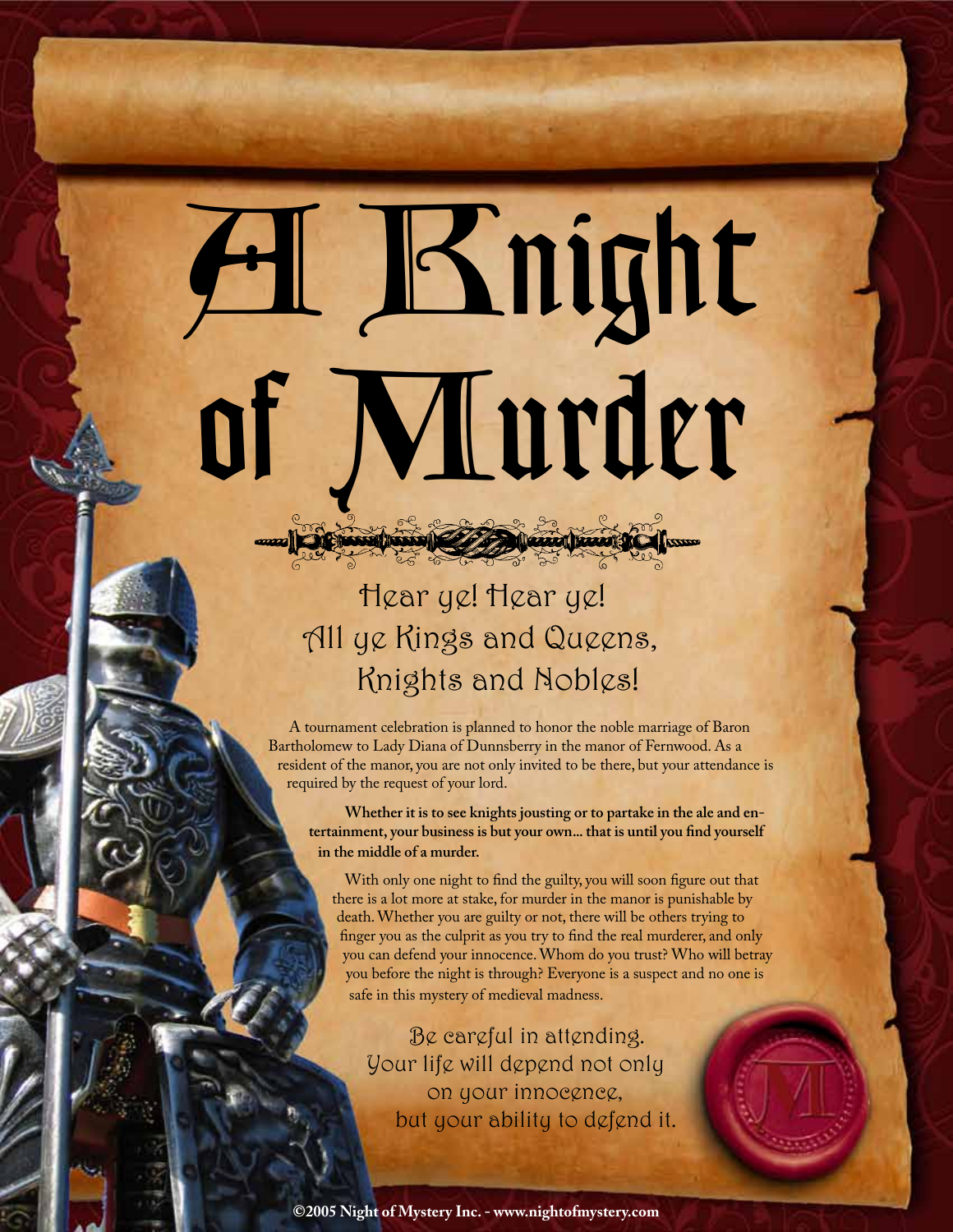

製  $\frac{1}{2}$ 喽

o)

÷

÷ ٨ ÷

÷

Ą

Ą

ą,

a) ÷

÷

ą, Ą

÷

÷

d,

÷

÷

Ą

Ą

ağ.

÷

÷ ÷

÷

÷

a)

٩

٥

Ą

÷

۵

٩

Ą

4

ą

۵

÷

٩

٠

÷

÷

٩

÷,

۵

÷

٩

۹

٩

4

4

ą, ۹

e).

÷,

#### Thank you for choosing  $H$   $\mathbb R$ night of  $\mathbb M$ urder.

We are confident that you will find this comprehensive packet to provide everything that you will want and need to run your very own murder mystery party— one that will have your guests talking for weeks, if not longer.

This murder mystery experience is designed to be easy to run and fun to play for all the guests involved. The game is played with all of your guests having active roles and each guest having objectives to complete. These objectives keep the party from being pre-scripted and allow your guests to draw their own conclusions as to the motives and the identity of the murderer. This format also allows for great mingling amongst your guests and ensures that all of your guests feel included. Before the night is through, each guest will have discovered that they have a motive for killing the victim and be inclined to protect their innocence as well as seek out the murderer. To add to the experience and suspense of the night, the murder happens during the party not before, as in some other murder mystery games. The victim is also allowed to play along after they 'die', since they have no clue who murdered them. A Knight of Murder is certain to be a hit with all of your guests.

In the following pages include a simple list of things you need to do as host in order to have the party run smoothly. Once the party is going, it is up to the guests to make the most of it— something you will be surprised at how well they do.

#### **H**ssigning the Characters

- **You, as host, will need to decide upon a character for each of your guests.** The easiest way to assign the characters is to read the character descriptions and match each character with the guest that you feel suits that particular character the best.
- **• If you choose NOT to know the murderer, you can simply choose NOT to read the character descriptions or examine the evidence before the party.** While you will be able to play along with everyone else, you will not be able to read the descriptions when assigning the characters. (You will find a short list of the characters with descriptions on the next page.)
- **• Because this party is dependent on a minimum number of people attending,** you may want to determine ahead of time which guests are attending before assigning characters.
	- It is recommended that you send out the general invite and the manor announcements with an RSVP date of two weeks before the party. After your guests RSVP positive, you can send them their character sheet. You can download invites here: http://www.nightofmystery.com/invitations.php
- **• The game must be played with a minimum number characters/guests.** Directions in purchased packet here on whom to eliminate*.*
- **• The killer will not know they are the murderer until they open their second envelope at the party.**
- **• The victim will not know they are the victim until they get to the party.** The victim will not have a list of objectives for after the murder. If the victim wishes to play along after the murder, they can do so without an identity. If you have an extra identity (that is, a role that is not being played), they can also assume that identity if they so choose.
- **• Some good suggestions for assigning couples include:** included in purchased packet.
- **• Is this game suitable for youths and/or more conservative groups:** Yes. This party has been formatted without any reference to alcohol, affairs and illegal drugs. Although these mysteries do not have references to some topics; blackmail, bribery, murder and deceit are still part of the game.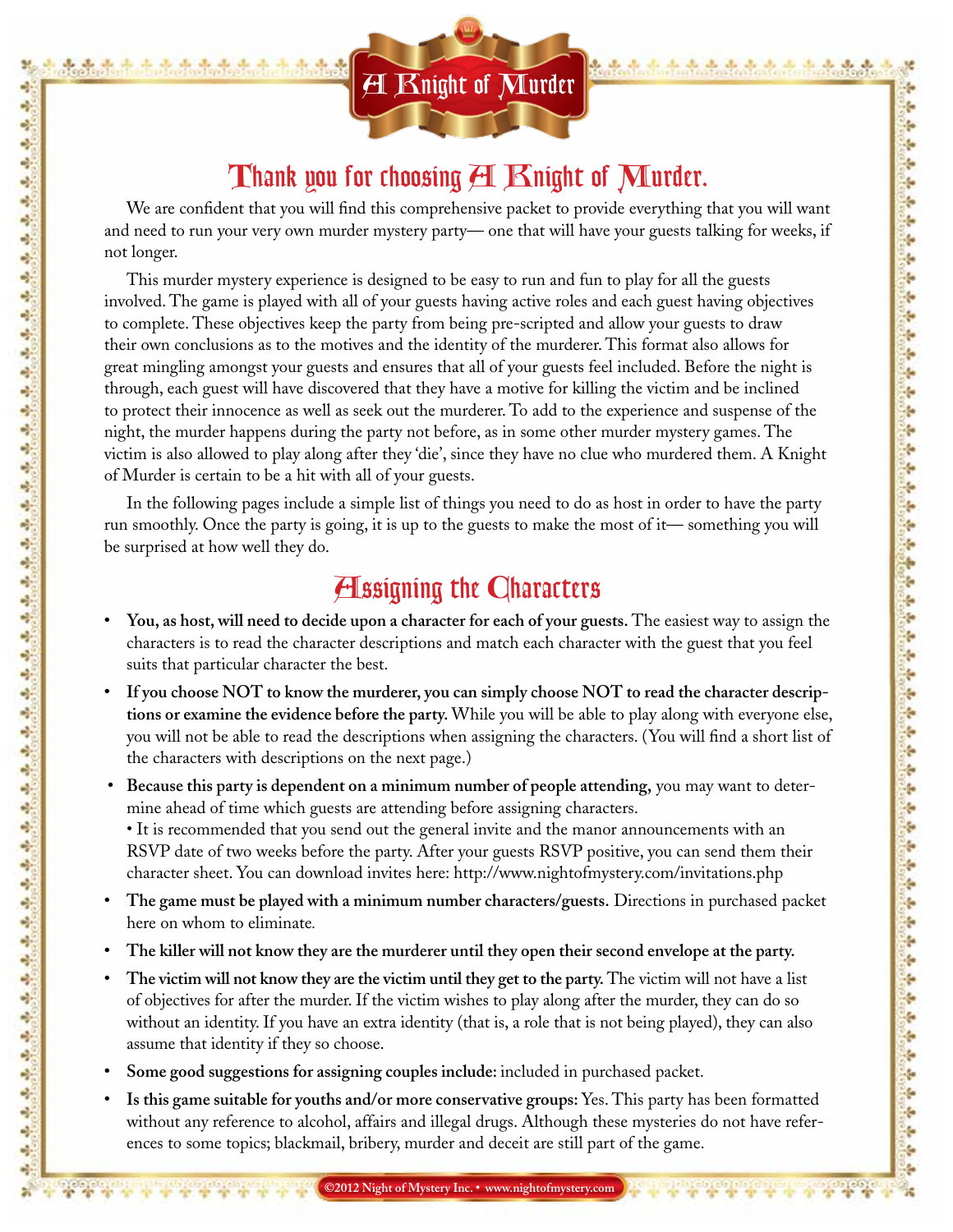# $\overline{\mathbf{H}}$   $\overline{\mathbf{K}}$ night of  $\overline{\mathbf{M}}$ urder

#### Making the Invitations

ţ,

ţ.

ţ,

ţ.

h

ş,

ķ.

ĝ.

ş.

÷

ţ. ş.

ş.

ŀ

ŀ

ç.

÷

÷

ţ.

ţ.

ş.

h

ţ.

ŝ,

ş.

ş.

ś.

é

ţ.

÷

ş.

ę.

**Before the party, each guest must receive four things: (1) the invitation, (2) a copy of the manor announcements, (3) their character description and possibly (4) a copy of the Laws of the Land.** You can download the email invitations from the site (which contains this information) and email them to your guests, or you can print and send them out, following the instructions below.

#### THE INVITATION

a) ÷

a) ÷ ÷ پ Ą ÷ d, ÷ ą, a) ÷ ÷ ą, Ą ÷ ÷

÷ ÷ ÷

Ą

Ą

峙

۹

÷

÷

4

÷

4

٩ ٥

Ą

÷

۵

٩

Ą

4

ą,

۵ ٩ ٩

٠

÷

÷ ٩

ò,

٠

۹

٩ ۹ ٩

÷

4

ą, ۹

÷ ۹

- To make the invitations, first type in your party details on the invite page and print out the number of invites that you need onto 8.5 x 11 paper.
- Fold each invite in quarters. Invite fits nicely into a invitation sized envelope (4 3/8" x 5 3/4").

#### THE MANOR ANNOUNCEMENTS

• We have included two versions of the Announcements for your printing preference, but your guests only need to receive one copy. If you wish for the manor announcements to be more authentic, you can photocopy or print it onto parchment paper.

#### Character Description

• You need to assign each guest a character to be at the party. (See the previous sections)

#### Laws of the land

- If your guests are not familiar with medieval history, you may want to send along a copy of this document. The document has background information that relates to the class system and the governing laws of medieval times and also contains some clues for the murder. Use your discretion as to how much information you wish to provide your guests with prior to the party.
- We have included two versions of the Laws of the Land for your printing preference, but your guests only need to receive one copy. If you wish for the laws to be more authentic, you can photocopy or print it onto parchment paper.

Following your purchase of the party, you may also access and use the downloadable character descriptions from our website. Each description is a pdf file containing the above information for each character. This option allows you to email each of your guests their character description without having to print and mail the information. Please remember, the pdf file option does not include a place to enter the date, time or address of the party, so you will have to inform or remind your guests of the party location details in another fashion. For this, we do have downloadable, emailable invitations that can be found at: http://www.nightofmystery.com/ invitations.php

#### Get a coupon and a **FREE** Party!

Once your party is thrown, please let us know how your party went by posting it on our MURDER MYSTERY MESSAGE BOARD! We will email you a \$5 coupon for posting comments and/or pictures about your party. (If you would like us to post your pictures, please email them to info@nightofmystery. com once you have posted your comments.) I*n addition to the coupon, each month we will select one posting to be featured in our "Party of the Month" forum and that customer will receive a \$45 gift certificate towards the purchase of a future party.* 

### More Ideas On Preparing For Your Party

You can find more ideas on decorations, music, food, etc. in the "Party Tips" section at  $www.night of mystery.com  $OR$   $www.aking htof (m)$$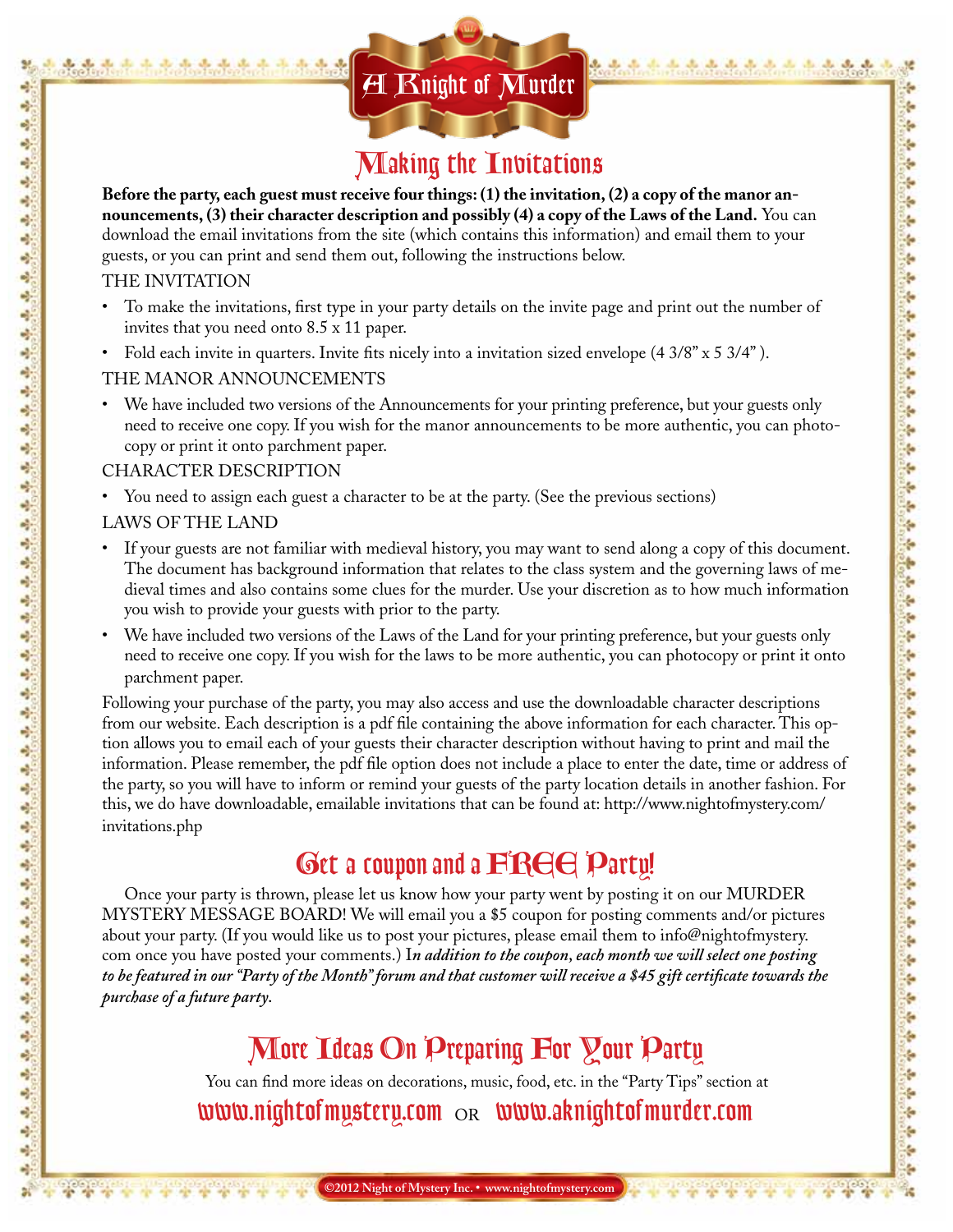

**Guest totals: With 20+ guests:** At least 9 Male characters, 9 Female Characters, 2 Gender neutral characters (roles that can be assumed by either a male or female guest).

**With 15-20 guests:** 7-8 Male characters, 8-10 Female Characters, 0-2 Gender neutral.

**With 10-15 guests:** 6-7 Male characters, 4-6 Female Characters, 0-2 Gender neutral.

**With 8-12 guests:** 4 Male characters, 4-6 Female Characters, 0-2 Gender neutral.

\*\* Not all characters will be included if you do not order 15-20 guest version.

al. ÷ e) ÷ ÷ ÷, ą,

 $\mathcal{A}^0$ 

Ą, Ą.

Ą. 4 ą,

 $\frac{1}{2}$ 

 $\frac{1}{2}$ 

 $\frac{1}{2}$ 

÷

4

÷

÷

÷

 $\frac{1}{2}$ 

 $\frac{1}{2}$ 

 $\mathbf{a}_2^{\mathbf{a}}$  .

÷

4

4

 $\frac{1}{2}$ 

÷,

ą,

÷,

 $\frac{1}{2}$ 

÷.

÷

 $\frac{1}{2}$ 

÷,

÷

÷,

÷,

÷

÷

÷,

 $\frac{1}{2}$ 

 $\frac{1}{2}$ 

÷

ني.<br>مو

÷

ą.

 $\frac{1}{2}$ 

÷

嗜

4,

ą, 4

e).

**King Kyle—King.** As ruler of this prosperous kingdom, Kyle is well liked by everyone. It's hard to have many enemies when the punishment of betrayal is death!

**Queen Genevieve—Queen.** Genevieve rules equally alongside her king, or so she thinks.

**Sheriff—The Sheriff of Fernwood.** As Kyle's official in Fernwood, Sheriff is in charge of collecting the taxes in the manor. With the profits dwindling, Sheriff may have some explaining to do since the royal family's prosperity seems to be at its highest.

**Sherilyn—Sheriff 's Wife.** Sherilyn will do anything to see her husband promoted, especially if her actions bring her more power and riches.

**Lord Taylor—Lord of the Manor.** In celebration of his only son's marriage to the noblewoman of his choosing, Lord Taylor is determined to host a tournament of epic proportions.

**Lady Gwendolyn—Lady of the Manor.** Gwendolyn is delighted for the approaching tournament. To Gwendolyn, the celebration symbolizes prosperity and happiness and a chance to marry off her only son to another noble.

**Baron Bartholomew—Son to Lord Taylor and Lady Gwendolyn. T**he tournament is planned in honor of his marriage to another noble on the one year anniversary of his and Diana's meeting. Baron's only regret is that he must marry for wealth instead of love.

**Lady Diana of Dunnsberry—Noblewoman.** Diana arrived in Fernwood on a quest for a husband. While her heart is now satisfied, another's may now be broken.

**Maid Marilyn—Lady Gwendolyn's Lady-In-Waiting.** As Lady Gwendolyn's right-hand woman, Marilyn is like a daughter to the lady. Like a true mother, Gwendolyn will do anything to ensure Marilyn's happiness.

**Sir Cameron—Knight.** Sir Cameron is looking forward to entertaining and fighting for his honor in the manor tournament. If Cameron wins, rumor is that he will be asking for the favor of Maid Marilyn.

**Sir Rufus—Knight.** Sir Rufus is looking to boost his unfavorable reputation in the manor lands with a victory over Sir Cameron in the tournament. A triumph will not only win him the favor of a maid, but the popularity that he desires.

**Gary Gallant—Squire.** As Sir Cameron's apprentice, it is essential that Gary puts the needs of his master above his own. Once Gary proves valor, loyalty and honor, he will be knighted himself.

**Joking Jerry—Court Jester.** Jerry is commissioned to make everyone laugh. But at what cost does a laugh turn deadly?

**Willie the Watchman—Manor Watchperson.** As the guardian for the lord and his manor lands, Willie will be the force that keeps anyone from getting out of hand at the tournament.

**Elizabeth the Elaborate—Vassal.** With a class rank higher than others, Elizabeth has some favor with the nobles. Can Elizabeth's persuasion be enough to make Lord Taylor change his decisions concerning her daughter, or will she be forced to take measures into her own hands?

**Maid Victoria—Maid.** Another victim of a pre-arranged marriage to a man she does not love, Victoria question whether her destiny sealed or if she can change it in just one night?

**Charlamagne—Chambermaid.** Assuming the lowest tier of servant-hood in the castle, Charlamagne has unlimited access to all areas of the castle—a privilege others do not possess. While Charlamagne's knowledge of the intimate sections of the castle may be to her advantage, they may also be her ticket to trouble.

**Maid Monica—Maid.** Monica has always caught the Baron's eye (and heart) and assumed a marriage was impending. Since Bartholomew's engagement has been set with Diana, some say Monica has turned rather ruthless.

**Poor Pearl—Peasant.** Pearl's measly earnings have grown even smaller since the sheriff has been enforcing the laws.

**Wyatt Worker—Serf.** A member of the lowest class in the system, Wyatt will need to prove himself in order to get what he wants.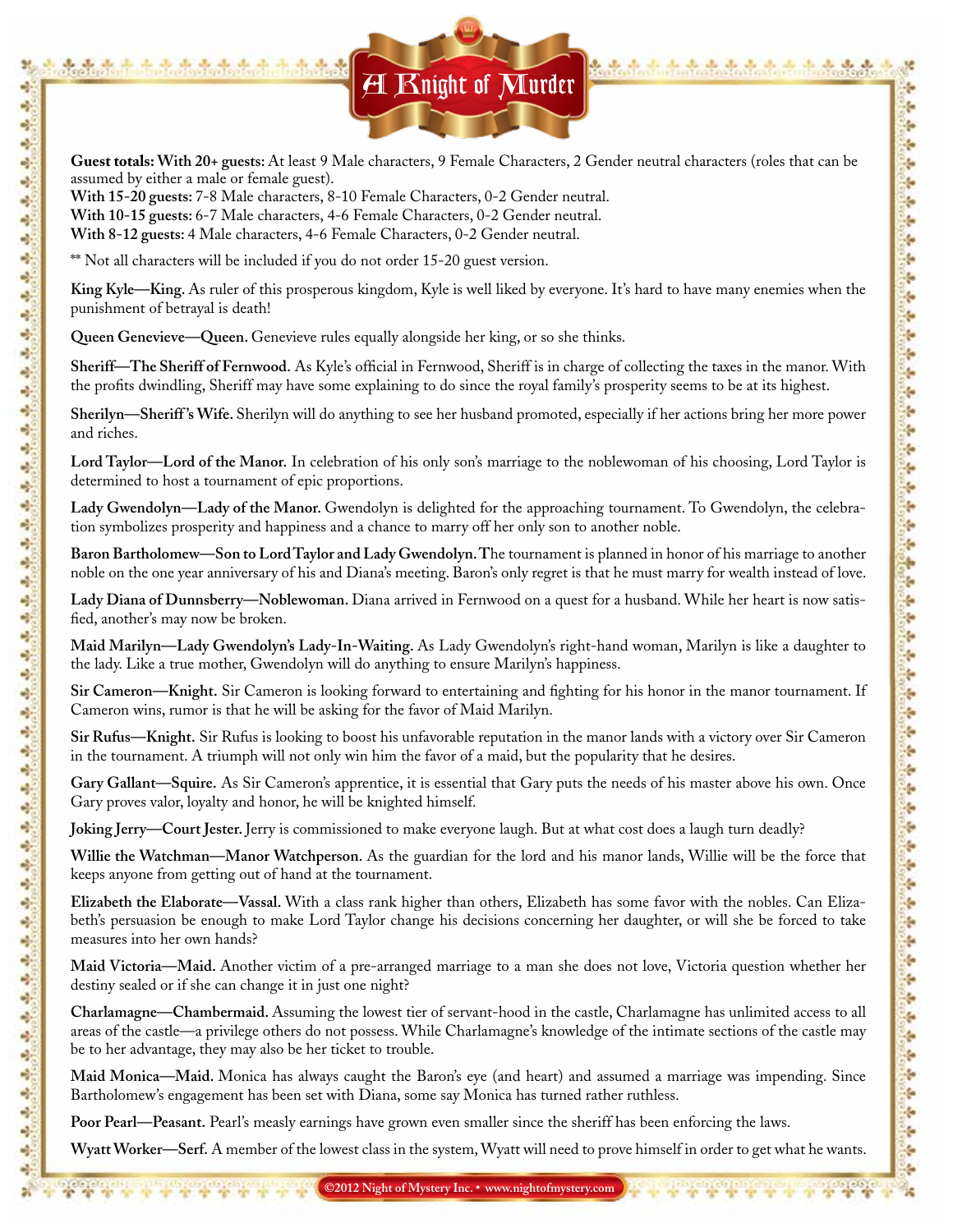

#### Initial Timing For The Party

- Most likely, the length of the party will take 2-4 hours. The party length will depend on a number of factors, including how well your guests know each other and how well they mingle.
- The party may be longer if you choose to serve dinner, although much of the mingling done during Stage 2 may be done at the dinner table as well.
- Because the party is not pre-scripted, but set up in stages, as host it is important to observe the guests' behavior and move onto the next stage when you feel it is most appropriate. This will give everyone enough time to enjoy all aspects of the party and enable it to move along at an enjoyable pace.

#### Preparing the Materials for the Party

- Make name tags for the guests. (You can print out the name tags onto adhesive label paper, or print out on regular paper and include a pin with the name tags so that the guests can secure them to their outfits.) Name tag template is compatible with most label paper for 4" x 2" labels. Note: Make sure your printer is set to print at 100% and NOT at "print to fit" or "print to scale".
- Photocopy onto gold paper the printed page of coins. You will need as many copies as there are guests attending. Cut and trim the coins and bundle them into packages of 12. *—To skip this step, you can purchase fake/play coins rather inexpensively at a novelty or party store.*
- Cut the objective sheets in half on the dashed lines.

a) ÷

ą ÷

÷ پ ÷

÷

Ą

÷

ą,

ağ. ÷

÷

Ą. ٩ ÷

ś,

d,

÷ ÷ Ą Ą 峙

÷ ÷ ÷ ÷

÷

٩

٩

۹ Ą

٩

٩

Ą

Ą

4

Ą

٩

÷

Ą

Ą

÷

÷

٩

۳

۵

۹

٩ ÷,

Ą

4

4

ą,

۹

e). ÷,

- Label two envelopes with each character's name. Label one envelope with an (A) and one with a (B) for each character. On the (B) envelope, also put "DO NOT OPEN until AFTER the murder".
- **In the (A) envelopes, place:** a name tag, safety pin(s) to adhere the name tag, a bundle of money and the left side of the character's objective sheet that has objectives for the beginning of the party.
- **In the (B) envelopes, place:** the right side of the objective sheet for each character which has objectives for after the murder happens.

Have the  $(A)$  &  $(B)$  envelopes on hand to give to the guests as they arrive.

- In a separate envelope place the Investigation sheet and label it as "Investigation".
- In a separate envelope place the Evidence Presentation and label it as "Evidence".
- Place the solution in a sealed envelope and label it "Solution".
- Keep the "introduction", the "investigation envelope", the "evidence envelope" and the "solution envelope" in a safe and convenient location so you can hand them out throughout the night as guests need them.
- Make enough copies of the 'Who Dunnit?' voting sheets for the number of guests attending. Cut the pages along the dashed lines.
- Make copies of the 'smoking gun award', as there may be multiple people who guess the identity of the murderer.
- Before the party, post "The Laws of the Land" somewhere on a wall. If any guests have questions about class system, etc. you may refer them to the poster to answer their questions.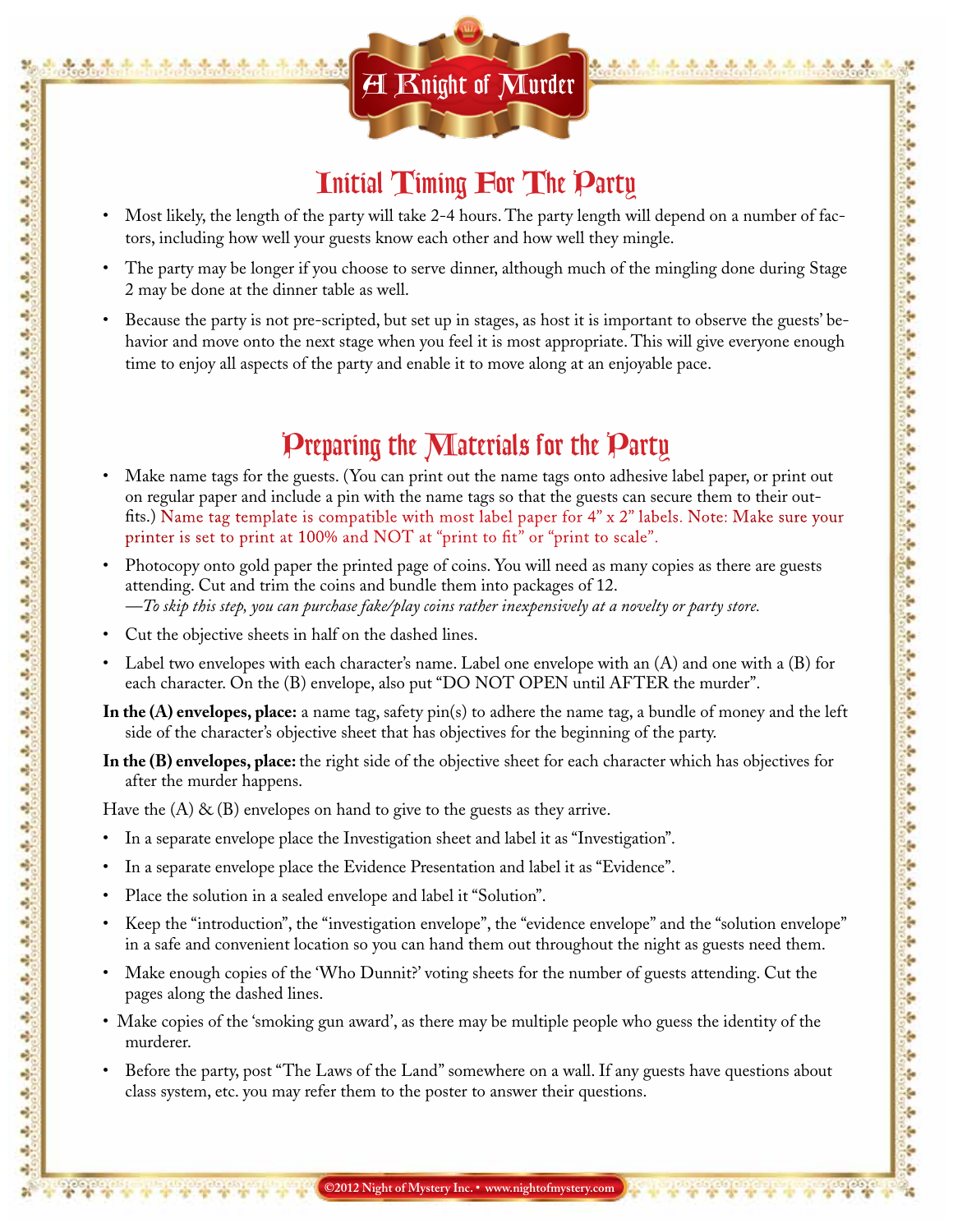# hear **Ye! hear**

It is by decree of the lord and lady of Fernwood that the people of the manor are invited and ordered to attend the noble marriage of their son, Baron Bartholomew, to Lady Diana of Dunnsberry. The wedding is to take place on December Second, the one year anniversary of their meeting. A tournament of jousting pleasure is to

follow to commemorate this momentous occasion in which the victorious knight will be awarded many riches

plus the lady of his choice as escort for the celebration that night. Those expected to be in attendance are as follows:

King Kyle—King. As ruler of this prosperous kingdom, Kyle is well liked by everyone. It's hard to have many enemies when the punishment of betrayal is death!

Queen Genevieve-Queen. Genevieve rules equally alongside her king, or so she thinks.

Sheriff—The Sheriff of Fernwood. As Kyle's official in Fernwood, Sheriff is in charge of collecting the taxes in the manor. With the profits dwindling, Sheriff may have some explaining to do since the royal family's prosperity seems to be at its highest.

Sherilyn—Sheriff's Wife. Sherilyn will do anything to see her husband promoted, especially if her actions bring her more power and riches.

Lord Taylor—Lord of the Manor. In celebration of his only son's marriage to the noblewoman of his choosing, Lord Taylor is determined to host a tournament of epic proportions.

Lady Gwendolyn—Lady of the Manor. Gwendolyn is delighted for the approaching tournament To Gwendolyn, the celebration symbolizes prosperity and happiness and a chance to marry off her only son to another noble.

Baron Bartholomew—Son to Lord Taylor and Lady Gwendolyn. **T**he tournament is planned in honor of his marriage to another noble on the one year anniversary of his and Diana's meeting. Baron's only regret is that he must marry for wealth instead of love.

Lady Diana of Dunnsberry–Doblewoman. Diana arrived in Fernwood on a quest for a husband. While her heart is now satisfied, another's may now be broken.

Maid Marilyn—Lady Gwendolyn's Lady-In-Waiting. As Lady Gwendolyn's right-hand woman, Marilyn is like a daughter to the lady. Like a true mother, Gwendolyn will do anything to ensure Marilyn's happiness.

Sir Cameron—Knight. Sir Cameron is looking forward to entertaining and fighting for his honor in the manor tournament. If Cameron wins, rumor is that he will be asking for the favor of Maid Marilyn.

Sir Rufus—Knight. Sir Rufus is looking to boost his unfavorable reputation in the manor lands with a victory over Sir Cameron in the tournament. A triumph will not only win him the favor of a maid, but the popularity that he desires.

Gary Gallant-Squirt. As Sir Cameron's apprentice, it is essential that Gary puts the needs of his master above his own. Once Gary proves valor, loyalty and honor, he will be knighted himself.

Joking Jerry—Court Jester. Jerry is commissioned to make everyone laugh. But at what cost does a laugh turn deadly?

Willie the Watchman—Manor Watchperson. As the guardian for the lord and his manor lands, Willie will be the force that keeps anyone from getting out of hand at the tournament.

Elizabeth the Elaborate—Vassal. With a class rank higher than others, Elizabeth has some favor with the nobles. Can Elizabeth's persuasion be enough to make Lord Taylor change his decisions concerning her daughter, or will she be forced to take measures into her own hands?

Maid Victoria-Maid. Another victim of a pre-arranged marriage to a man she does not love, Victoria questions whether her destiny is sealed or if she can change it in just one night?

Charlamagne—Chambermaid. Occupying the lowest tier of servant-hood in the castle, Charlamagne has unlimited access to all areas of the castle—a privilege others do not possess. While Charlamagne's knowledge of the intimate sections of the castle may be to her advantage, they may also be her ticket to trouble.

Maid Monica-Maid. Since Monica has always caught the Baron's eye (and heart), she assumed a marriage was impending. Since Bartholomew's engagement has been set with Diana, some say Monica has turned rather ruthless.

Poor Ptarl-Ptasant. Pearl's measly earnings have grown even smaller since the sheriff has been enforcing the laws.

Wyatt Worker—Serf. A member of the lowest class in the system, Wyatt will need to prove himself in order to get what he wants.

Other announcements by the lord include: An arranged marriage between Sir Rufus to Maid Victoria to take place next month. Anyone not attending the wedding and celebration will be considered a traitor to the lord and be banished from the manor.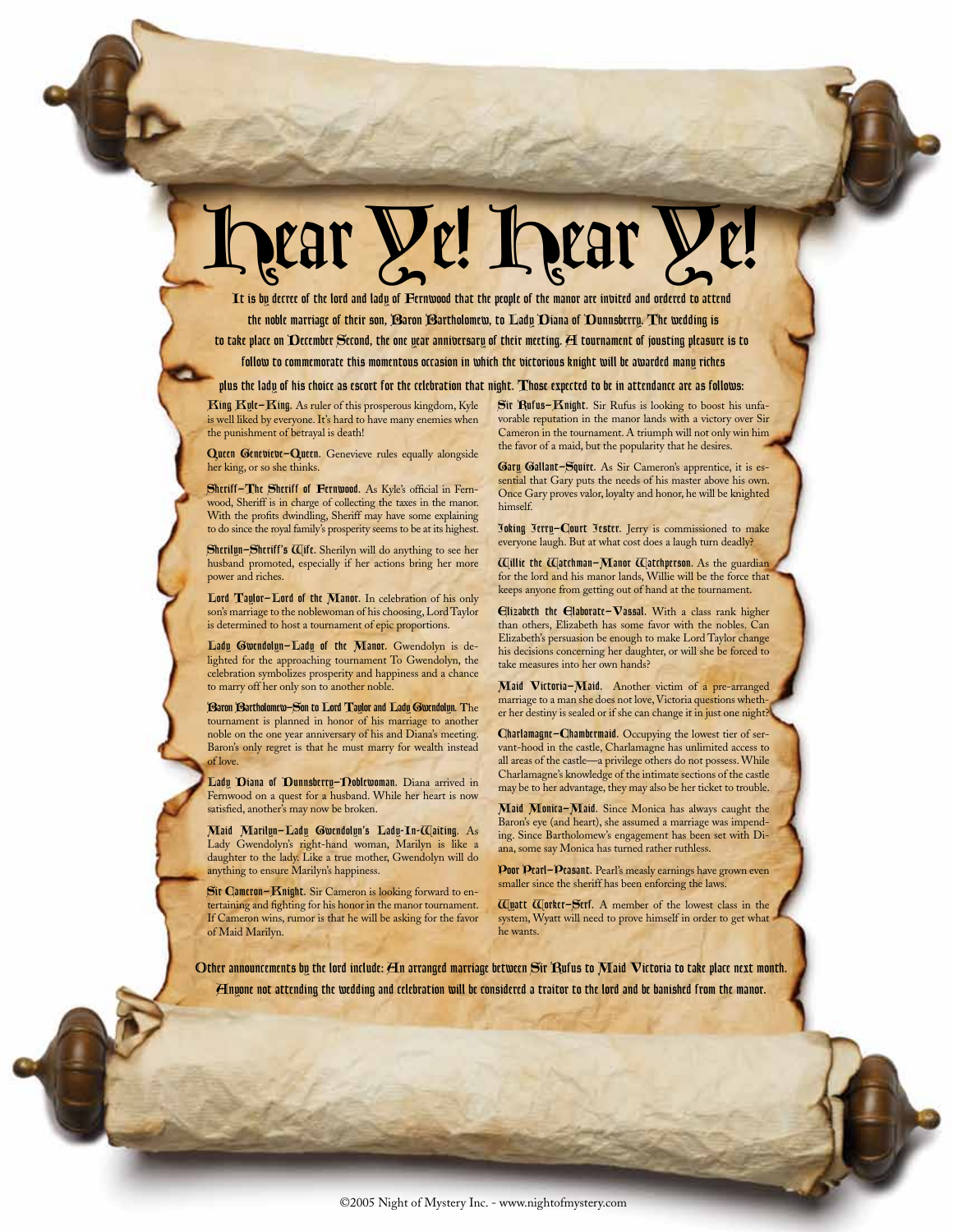# Laws of the Land

As set forth by King Kyle on how his kingdom is to be ruled

# I. Betrayal of the king is punishable by death!!!

### II. The lord's word is law in his manor

- a. The only person who can overrule a lord is the king.
- **manor consists of a castle, church and the surrounding lands granted to the lord by the king.**

### III. Everyone that makes earnings must tithe a percentage of their earnings to the king

- a. Percentages are set by the king.
- b. Tithes (taxes) are collected by the sheriff in compliance with the wishes of the king.

### $\mathbf{V}.$  The manor is to be run with a system as follows:

- a. Lords  $\&$  Ladies—granted land from the king and may run the manor as they see fit. They award land to the vassals and knights in exchange for protection from invaders.  $\boldsymbol{H}$ mong their duties are arranging marriages within their manor and administering justice.
- b. Vassals & Knights—are awarded land from the nobles of the manor. They are free to farm the land or pay peasants to do so. They may also have serfs that live on and farm their land.
- c. Peasants—often live in huts outside the castle walls and work on land owned by vassals or knights for a percentage of the profits. They still have their freedom, but own no land.
- d. Serfs—they are slaves to the lord for life. They farm the land for food and shelter, they are not allowed to have earthly possessions and in order to gain any freedom, they must escape and live one year plus one day in another manor. They are never required to fight, but are guaranteed protection from invaders. They need permission to marry.

# V. Tournaments are to be a time of great celebration

a. To be held to honor such events as coronation, a noble marriage or to boost the economy of a manor.

b. The victorious knight may request the favor of any lady at the celebration. She will then be his escort for the evening.

©2005 Night of Mystery Inc. - www.nightofmystery.com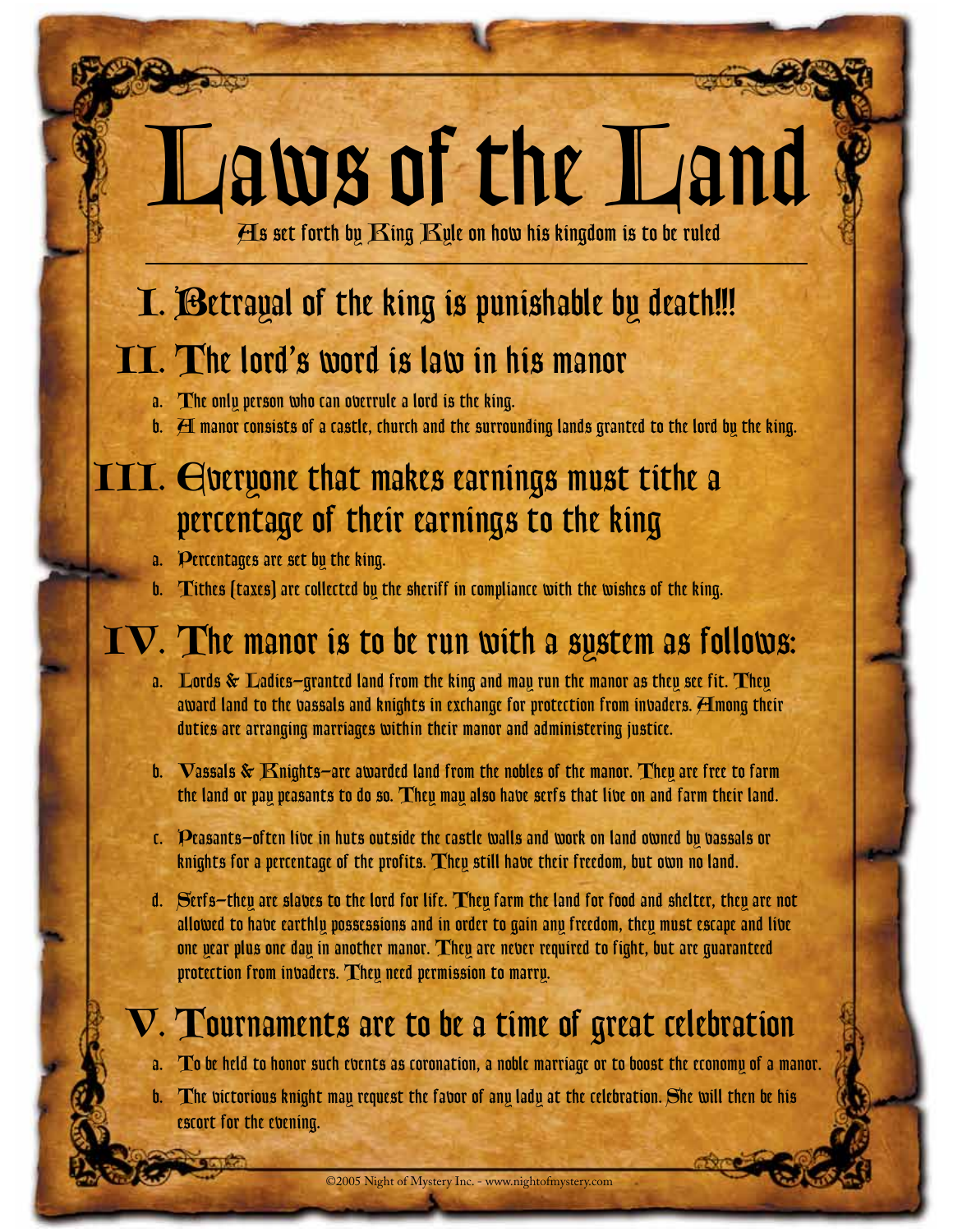

4 ÷

ą ÷ ÷ ۵ ÷ ÷ d, Ą ą, ağ. ÷ ÷ Ą. ٩ ÷ ÷

d, ÷ ÷ Ą Ą

吲

÷ ÷ ÷ ÷ ÷

٩

٩

۹ Ą

÷

٩

÷

Ą

4

ą ٩ ÷ Ą

Ą

÷

÷

٩

۳

۵

÷

٩ ۹ Ą

÷

4

ą,

۹

e).

÷,

### **Sample Character Description (taken from another mystery)**

# Banker Bob

As the banker in the town of Deadwood, you do business with many of the people in the town and also some of the participants of the Deadwood Poker Tournament. One of your foremost clients is Harry High-Stakes, the owner of The Deadwood Saloon. In order to get the saloon established and operating in it's first year, you have loaned Harry a substantial amount of money. Although the saloon appears to be doing very well, you are uncertain why Harry is continually deliquent and sometimes misses his payments on his loan. Just last month, Harry was late again on his payment and you warned him that you will have to put his saloon into foreclosure if he cannot repay the money he owes on the loan by next month. You suspect that Harry is throwing the Deadwood Poker Tournament in order to get enough money so that his saloon will not go into foreclosure. This will be an important week to see if you will gain your money back from Harry's loan or if you will gain control over the saloon.

Because Harry is such a difficult and delinquent client, you hope that you will gain control over the saloon. If the saloon becomes the bank's property, you speculate that you may have a very wealthy buyer in Montgomery Money, an investor from the East. Because of Montgomery's wealth, you are certain that you will make a healthy profit off of selling the saloon to Montgomery. In addition, Montgomery will be consistent and reliable when making his loan payments.

Along with all the excitement of the tournament this week there has also been excitement in your bank. Earlier in the week, your bank was held up at gun point while your wife was watching the bank over the noon hour. Ordinarily, Bonnie does not watch the bank, but you were meeting with Harry about his payments. Because of the high ante for the poker tournament, you are convinced that the robber must have been a gambler who was trying to accumulate enough money to enter to the poker tournament. Since you view Sheriff Sam, the sheriff of Deadwood, as a very lazy individual, you plan on taking matters into your own hands when it comes to finding the culprit of the bank robbery and bringing them to justice!

As the Deadwood Poker Tournament Party quickly approaches, you are looking forward to attending for a few reasons. The party will be a perfect place for you to talk business with Montgomery Money about his intentions on investing in the saloon if your bank gains control of it. In addition to your dealings with Montgomery, you plan to figure out which one of the poker players may have robbed your bank and you plan to bring them to justice!

Acting and Dressing Your Part: As the banker of Deadwood, you are a businessman first. Your bank and your money come before everything, including your wife, Bonnie. Since you will be using the party to for business matters, you will want to dress dignified for the night. *For more ideas on how to dress and a glossary of wild western words and phrases to use at the party please see www.nightofmystery.com*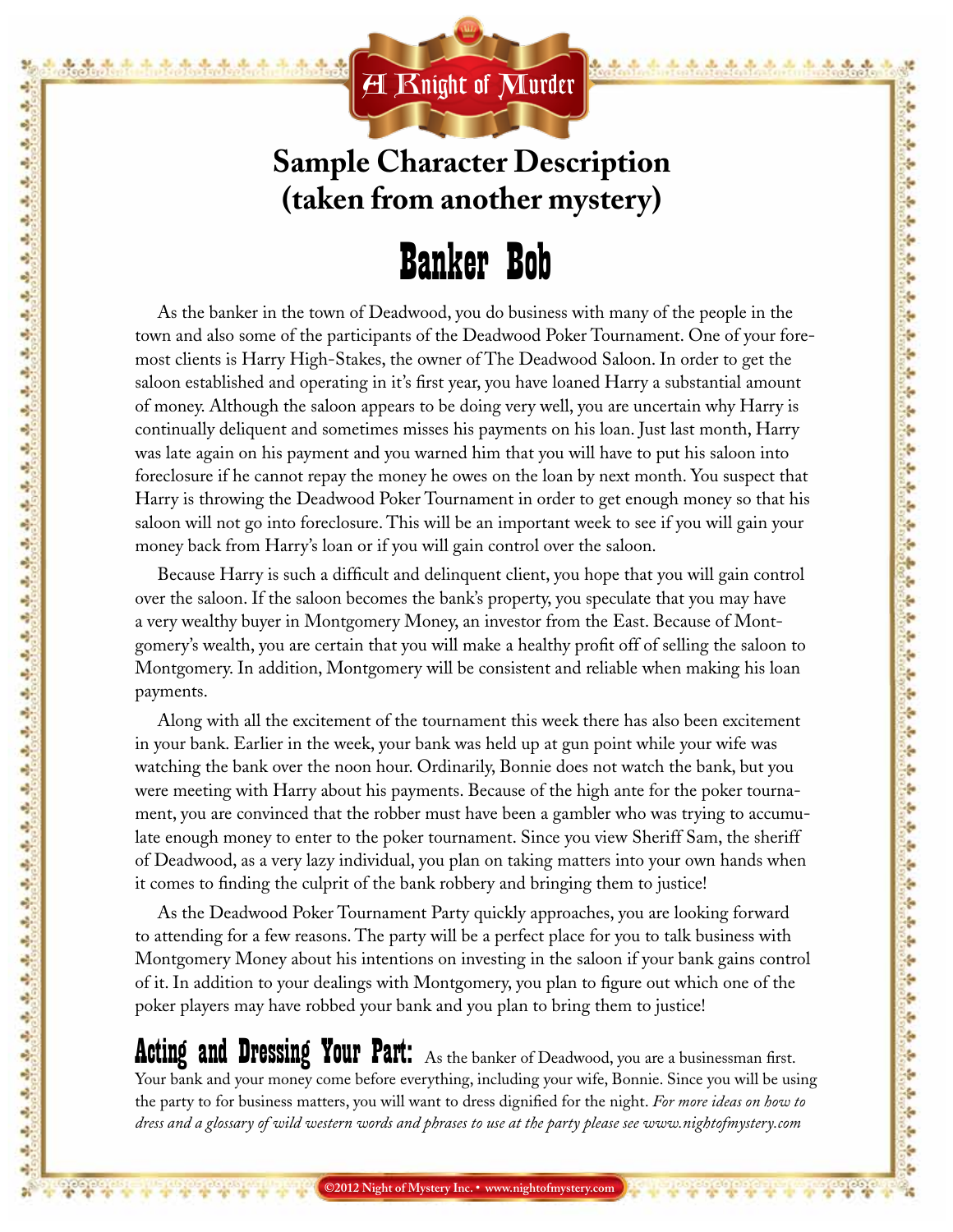

÷ a) a) ÷ پ

ağ. ą Ą ą, a) ÷ Ą à, Ą Ą ś, Ą Ą Ą Ą ą Ą Ą à, Ą ÷ ÷ Ą ٩ ۹ Ą Ą ٩ Ą Ą ÷ Ą Ą ÷ ÷ Ą ÷ 馬 赤 ą ۵ Ą ÷ Ą Ą ÷ ٩ ą, ۹ ÷

#### **Sample Objectives Sheet For Beginning of Party (taken from another mystery)**

#### Murder at the Deadwood Saloon

## Banker Bob

#### Objectives At The Start Of The Party

**These are things that are in your best interest to do before the evening goes much further. Be aware of what others around you are doing as well!**

- Tell Harry High-Stakes, the saloon owner, that you need the money he owes to the bank by tomorrow or the bank will have to retake the saloon. Ask Harry why he can't seem to make the loan payment on his saloon when business seems to be doing so well.
- Tell Montgomery Money, the investor from the East, that you may have a business proposition for him depending on how the evening turns out.
- Ask Sheriff Sam, the sheriff of Deadwood, if he has any leads on who robbed your bank earlier this week.
- Question some of the gamblers to see what they were doing over their lunch hours earlier this week when the bank was robbed.

light of Mystery Inc.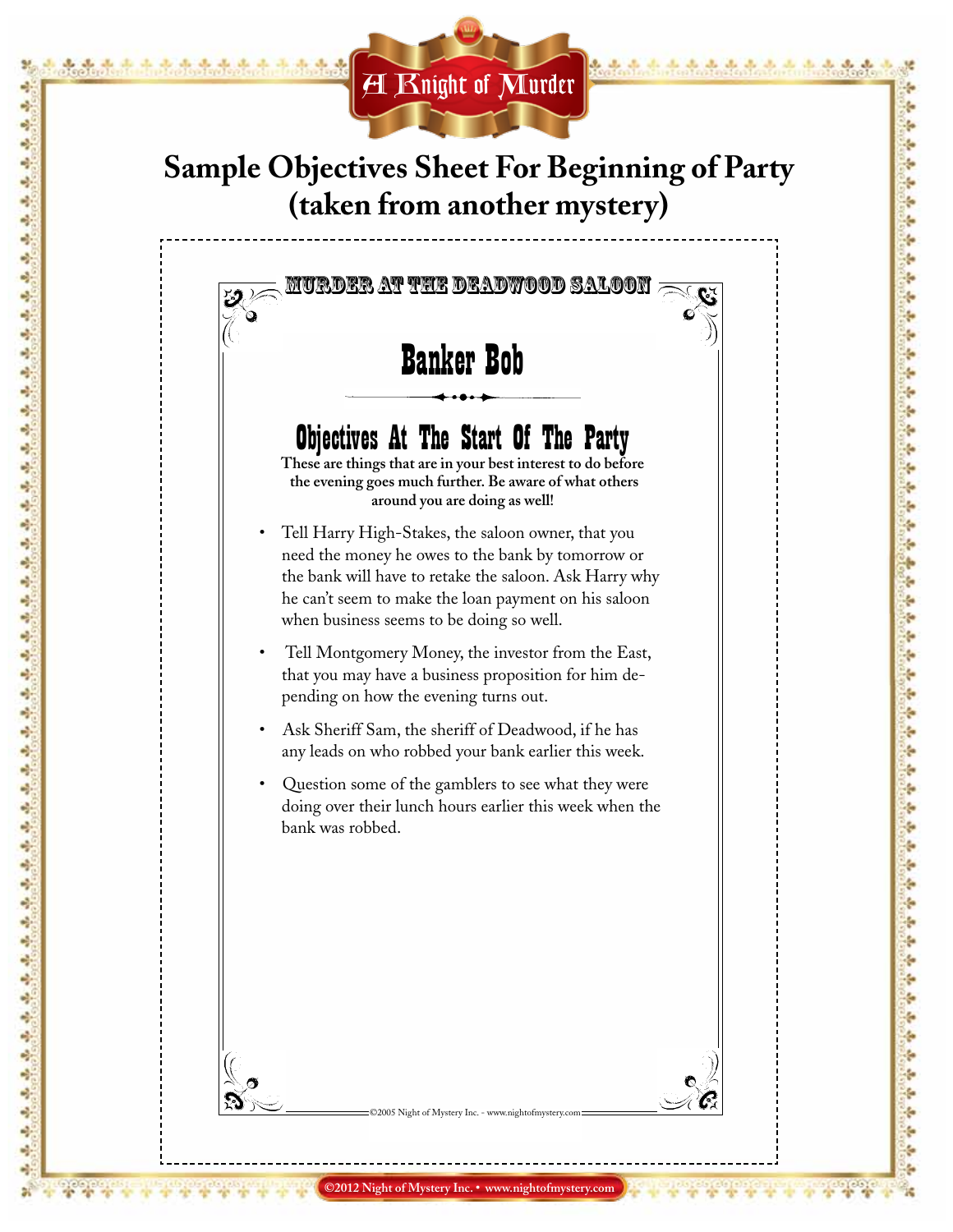

÷ a)

Ą ą

Ą ٥

۵

÷ ÷ Ą ÷ ÷ Ą Ą 峙 ۹

÷ ÷ ÷

٩ ٥

÷ ۵

÷ 4 Ą ۵ ٩ Ą ٠ ÷ Ą ٩ ò, ۹ Ą ٩ ٩ ٩ ÷ ٩

۹

### **Sample Objectives Sheet For After The Murder (taken from another mystery)**

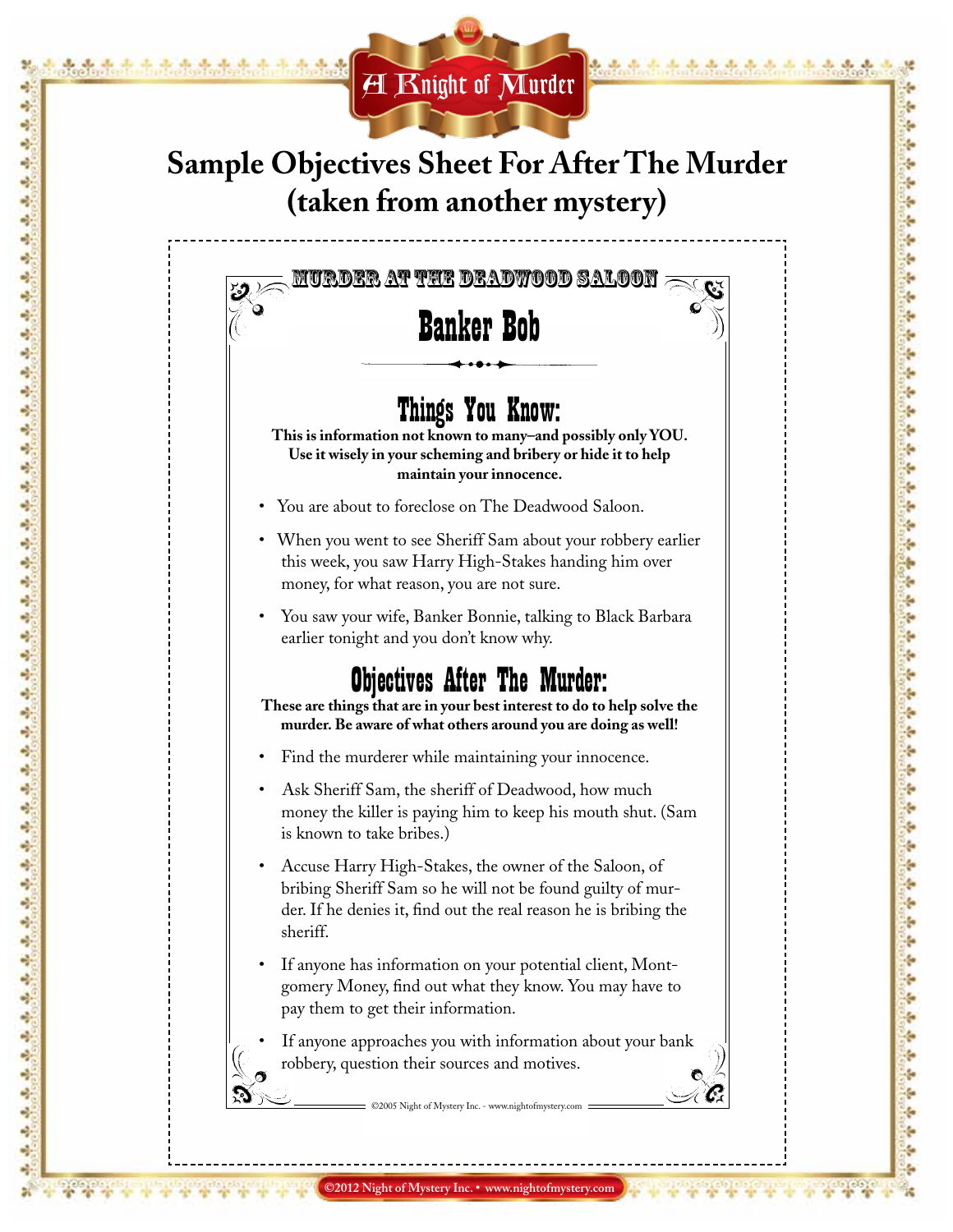

عالم عالم عالم

de de de de de de de de de de de

÷

ģ.

ţ.

ţ,

ş.

ģ.

ç.

ţ.

ç.

ģ.

ţ.

ţ,

4

ţ.

Ļ,

ģ.

ţ.

ķ.

ţ.

ģ.

ç,

ţ.

ŀ

ş.

ķ.

ş.

÷

ş.

ŀ

ŀ

ŀ

ç.

÷

÷

é

÷

ę.

ŀ

ţ.

ţ.

÷

h

÷

÷

ş.

ś.

Ģ

Ģ

é

ş.

÷

ę.

ę.

ķ.

ģ.

ç,

Ñ. ÷

alogic<br>Se de

¥

Ŧ

ngi

製

 $\frac{1}{2}$ 

÷

o)

÷

ą,

٩

Ą

 $\frac{1}{2}$ 

Ą

Ą

d,

충

Ą

÷

a)

Ą

d,

÷,

Ą,

÷,

Ą.

÷

ą.

a)

÷,

ė, a)

噪

e)

Ą

ą, ٩

Ą

d,

۵

Ą

e)

÷

÷,

٩

÷

÷

÷,

÷,

 $\frac{1}{2}$ 

 $\mathbf{e}_2^{\mathbf{S}}$ 

ą

۵

ą.

٩

e)

 $\frac{1}{2}$ 

 $\frac{1}{2}$ 

٩

Ą

٩

e).

٠ļ.

 $\mathbf{a}^{\mathbf{a}}$ 

ą

ally also also an all also also also also also also

# All the Extras

Included in the purchased mystery is ideas and designs to help you decorate your castle with fun and authentic materials that are easy to make (pictured here).



**©2012 Night of Mystery Inc. • www.nightofmystery.com**